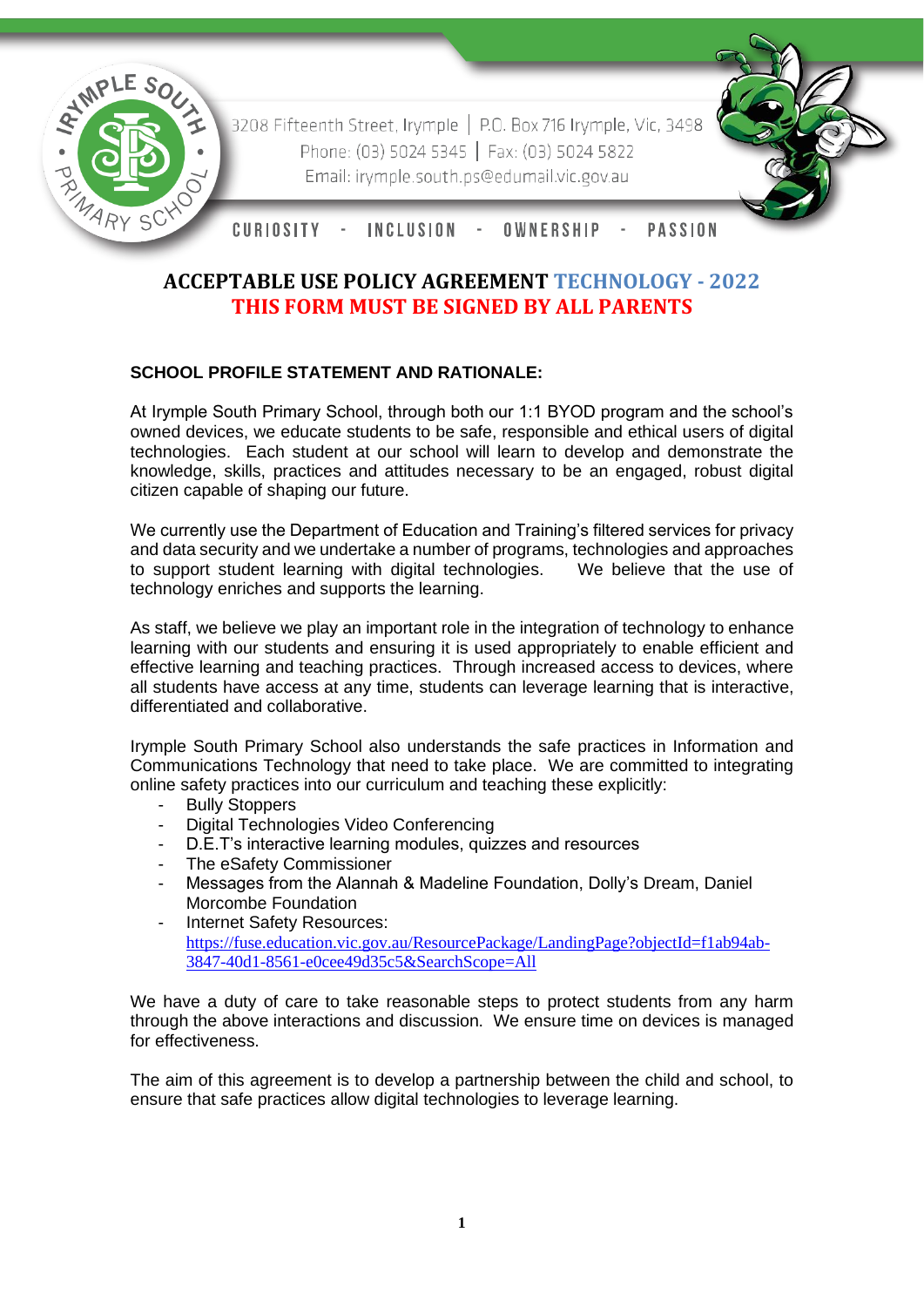#### **When I use technology, both at school and at home, I have responsibilities and rules to follow. I agree to:**

- be a safe user whenever and wherever I use that technology.
- be responsible whenever and wherever I use technology and support others by being respectful in how I talk to and work with them and never write or participate in online bullying. This includes forwarding messages and supporting others in harmful, inappropriate or hurtful online behaviour.
- report to an adult if I feel unsafe or uncomfortable online or see a friend being unsafe or being made to feel uncomfortable by others.

#### **When at school I agree to:**

- behave in a way outlined in the schools' behavioural policies when online or using mobile technology.
- keep myself and my friends safe by not giving out personal details including full names, telephone numbers, addresses and images and protecting my password
- use the technology at school for learning, use the equipment properly and not interfere with the work or data of another student
- not bring or download unauthorised programs or files
- not search for rude or offensive sites
- use an 'online name' (or 'handle') and avatar when sharing my work online.
- remember that the content on the web is someone's property and ask my teacher / parent to help me get permission if I want to use information or pictures
- think carefully about what I read on the Internet, question if it is from a reliable source and use the information to help me answer any questions (I should not copy and paste the information as my answer).
- talk to my teacher or another adult if:
	- o I need help online
	- $\circ$  I am not sure what I should be doing on the internet
	- o I come across sites which are not suitable
	- o someone writes something I don't like, or makes me and my friends feel uncomfortable or asks me to provide information that I know is private
	- o I feel that the welfare of other students at the school are being threatened

#### **When I use the school's mobile devices at school I agree to:**

- use it as requested for learning purposes as directed by my teacher
- be responsible in my use and not use the device to find, create or send information that might be harmful, inappropriate or hurtful to me or anyone else.
- always having the lid closed when I am carrying it
- carrying it with two hands at ALL times
- always walking when carrying it
- never using it while walking around
- always storing and using it the right way up
- never leaving it outside my classroom for any reason
- never leaving it unattended on the ground, floor, chair or any other unsafe place
- always making sure that it is in a safe position on my desk (not near the edge)
- never putting things on top of it<br>● not downloading or conving una
- not downloading or copying unauthorized programs or files onto it
- immediately reporting any damage to my classroom teacher, ICT coordinator (Mr Russell) and ICT technician (Josh) when it occurs or is first noticed

### **When using the mobile device as a camera I will:**

- only take photos and record sound or video when it is part of a class or lesson
- seek permission from individuals involved PRIOR to taking photos, recording sound or videoing them (including teachers)
- seek written permission from individuals involved PRIOR to publishing or sending photos, recorded sound or video to anyone else or to any online space
- be respectful in how I talk to and work with others online and never write or participate in online bullying
- seek teacher permission before uploading any content to websites, blog etc